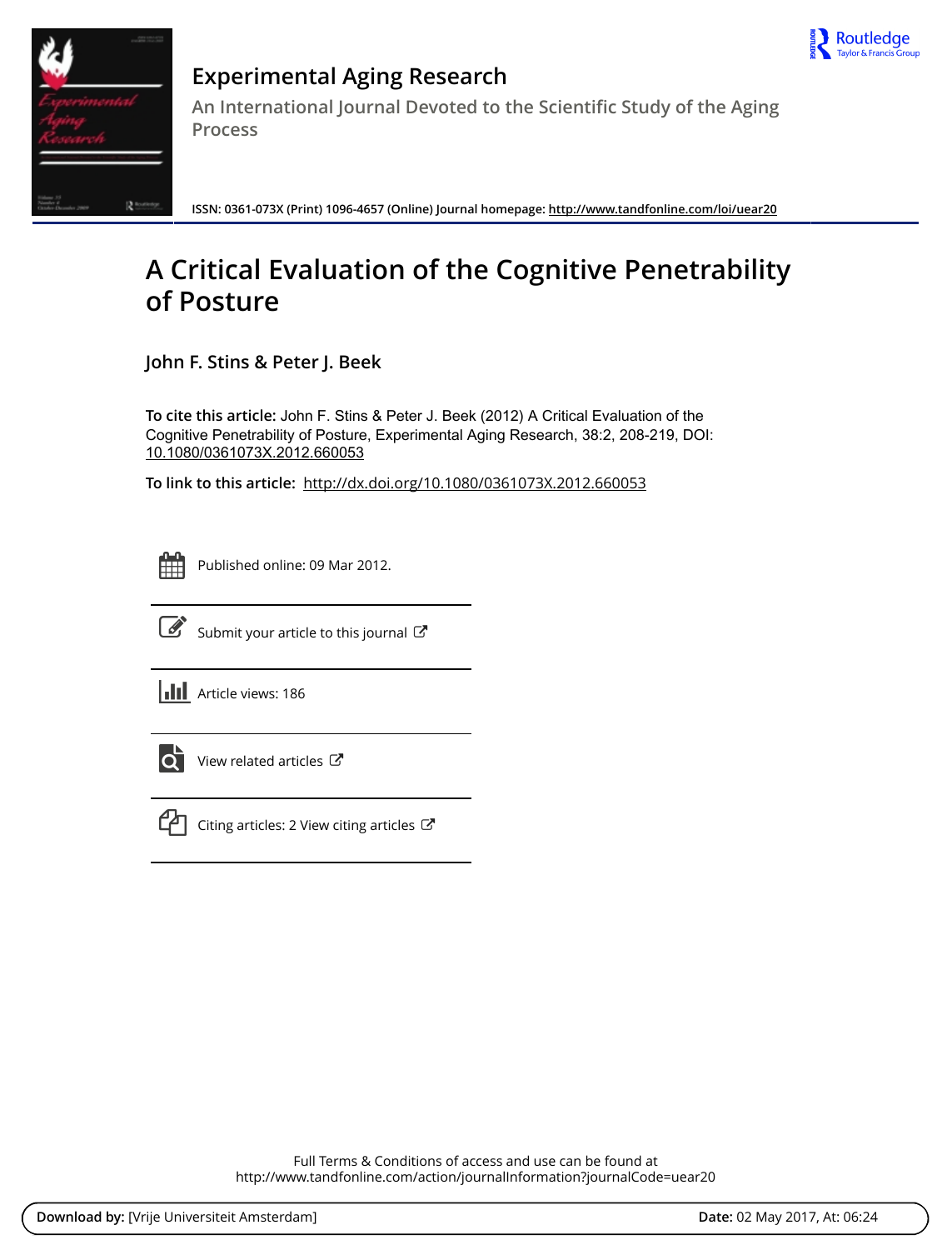

# A CRITICAL EVALUATION OF THE COGNITIVE PENETRABILITY OF POSTURE

### John F. Stins Peter J. Beek

Research Institute MOVE, Faculty of Human Movement Sciences, VU University Amsterdam, Amsterdam, The Netherlands

Background/Study Context: Interactions between postural control and cognitive activity as evidenced by dual-tasking studies are common, and especially pronounced in the elderly. Some authors have used this finding to suggest that posture is ''cognitively penetrable.''

Methods: The authors present a critical look at the "cognitive penetrability of posture'' concept. The authors first trace the notion back to Pylyshyn (1980, Behavioral and Brain Sciences, 3, 111–169) in the context of visual information processing.

Results: The authors then argue that dual-tasking interference effects do not prove that posture is penetrable by cognition.

Conclusion: The authors conclude that it may be valid to study cognitive penetrability of posture, but that such an endeavor is served best by adopting a hierarchical model of action control.

The increased risk of falling in the elderly has led numerous researchers to investigate how cognitive factors such as attention relate to postural stability. Pertinent literature has consistently demonstrated that (a) elderly need more attention to regulate their balance compared with young adults, and (b) elderly find it more difficult to combine a balance task with a cognitive task (e.g., Woollacott & Shumway-Cook, 2002). Elucidating the relationship between cognition

Received 25 June 2010; accepted 9 November 2010.

Address correspondence to John F. Stins, Research Institute MOVE, Faculty of Human Movement Sciences, VU University Amsterdam, van der Boechorststraat 9, 1081 BT, Amsterdam, The Netherlands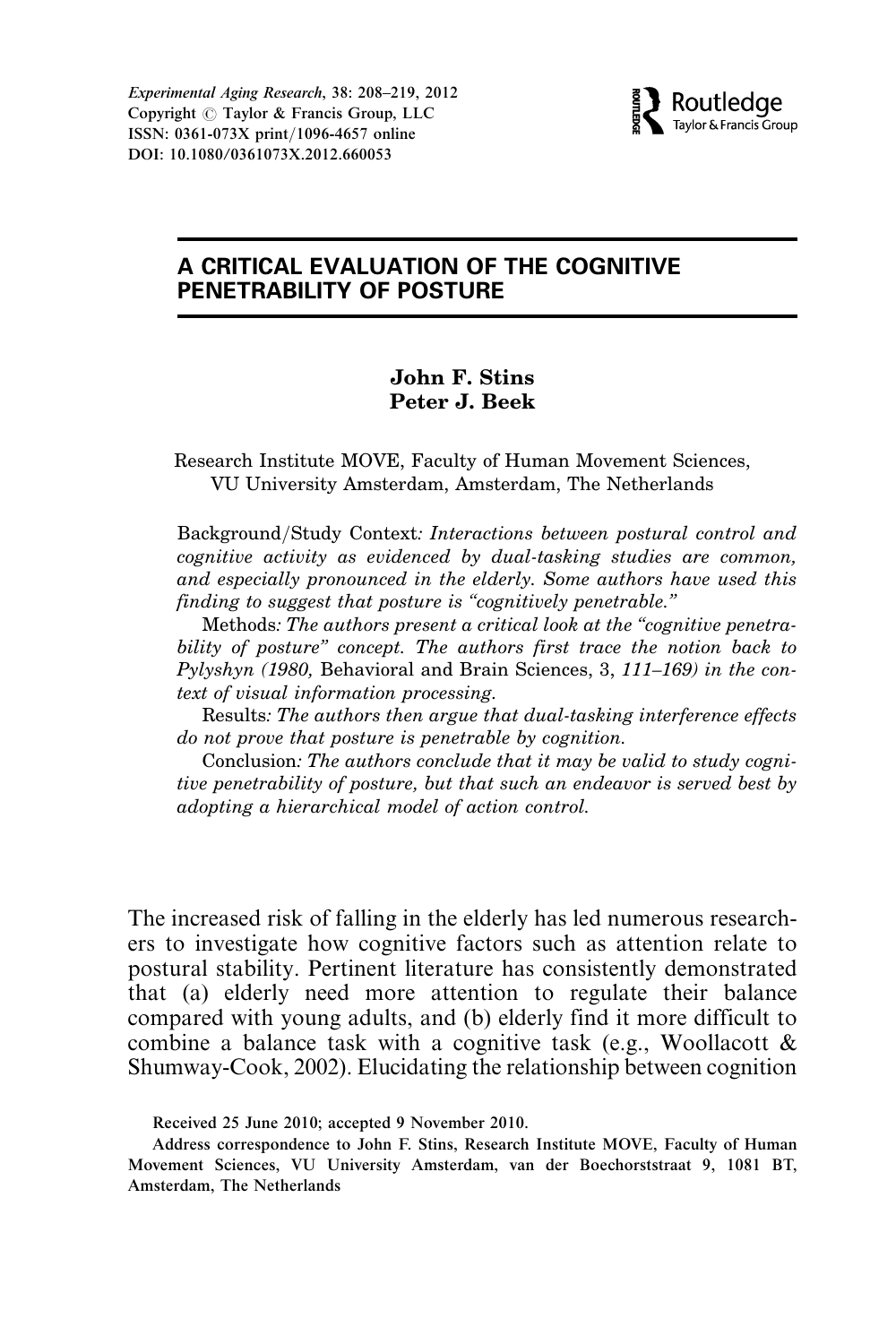and balance has clear clinical implications, and may lead to the incorporation of attention training in rehabilitation schemes to enhance postural stability (for a recent example, see Li et al., 2010).

The contribution of attention to the regulation of balance is typically studied using the dual-task paradigm, which combines postural and cognitive tasks, ideally (but not consistently) with different levels of difficulty. The literature on posture-cognition interactions is vast, and some excellent reviews and empirical studies, some geared especially toward aging, have been published (e.g., Brauer, Woollacott, & Shumway-Cook, 2002; Frazier & Mitra, 2008; Huang & Mercer, 2001; Huxhold, Li, Schmiedek, & Lindenberger, 2006). Interaction effects of posture and cognition are usually interpreted as a reflection of the attentional demands involved in the joint execution of the two tasks (e.g., Redfern, Jennings, Mendelson, & Nebes, 2009). In this context, ''cognitive penetrability'' is an often-used term, which has been introduced to indicate the extent to which cognitive processes (attention, memory, etc.) impact on the regulation of the postural control system.

Our current aim is to clarify the relation between dual-task findings, and to evaluate the merits of the notion of ''cognitive penetrability.'' To anticipate, we aim to demonstrate that the dual-tasking paradigm can help to elucidate the supposed competition for attentional resources between postural control and cognition, but that such findings are not informative about the cognitive penetrability of posture, as this is a different topic altogether. To this end, we present a brief treatment of the history and scope of the cognitive penetrability concept, and the way it has been used in the motor control literature.

The phrase ''cognitive penetrability of postural responses'' was probably first coined by Stelmach and Worringham (1985), but the notion gained significant popularity since the study of Teasdale, Bard, LaRue, and Fleury (1993). The phrase has surfaced since then in several papers investigating the influence of cognition on the regulation of posture (e.g., Caudron, Boy, Forestier, & Guerraz, 2008; Frazier & Mitra, 2008; Mitra, 2003, 2004; VanderVelde, Woollacott, & Shumway-Cook, 2005), the majority of which make use of a dualtasking paradigm. Teasdale et al. (1993) studied how balance requirements interacted with cognitive performance in different age groups. Subjects (healthy young and elderly) were asked to stand stably and quietly on a forceplate. At unpredictable moments a tone was presented, upon which subjects had to press a handheld button as soon as possible. Importantly, the erratic center-of-pressure (COP) displacements during standing were monitored online and the stimulus was presented randomly when the COP was either in a central or a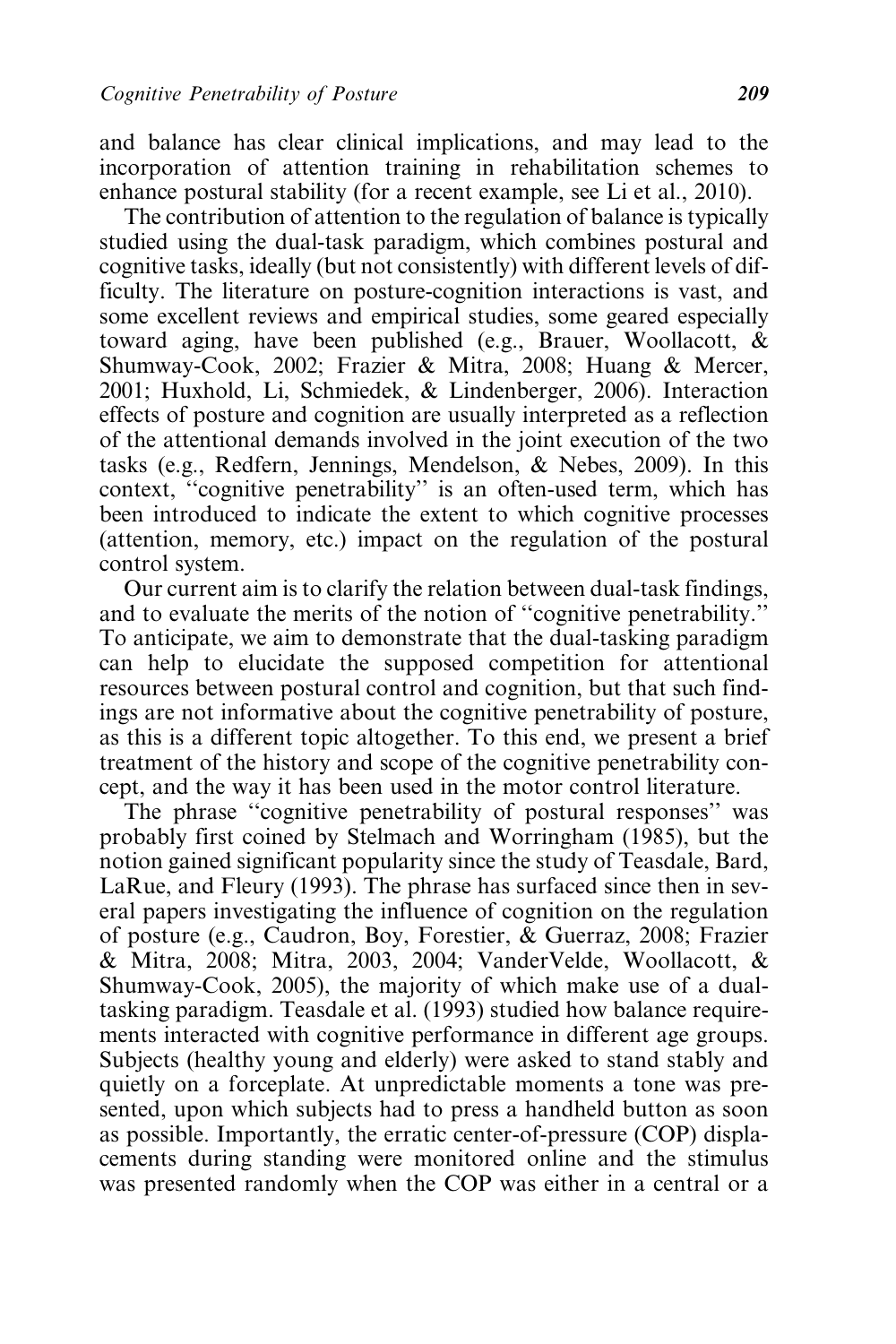more eccentric position. For the elderly subjects it was found that when the auditory stimulus was presented if the COP happened to be in an eccentric position (i.e., where body posture was somewhat unstable), the reaction times (RTs) were elevated significantly compared with a more central position. Such an effect was not evident for the young subjects. This finding was taken to suggest that the elderly subjects required more ''central cognitive processes'' for the regulation of posture, and that there was likely an ''interdependence between the sensorimotor and the cognitive systems in the control of posture'' (p. 11). Numerous subsequent studies have reached similar conclusions and offered similar interpretations.

The study by Teasdale et al. (1993) can be considered a landmark paper that sparked off a whole gamut of posture-cognition interaction studies. We have no intention to criticize this influential study, but we believe the phrase ''cognitive penetrability of posture'' as used in the literature raises more questions than it answers. Firstly, with respect to the original study: the term ''cognitive penetrability'' was only used in the title of the Teasdale et al. (1993) article, whereas in the actual text itself the term ''interdependence'' was used to refer to the interaction between central cognitive processes and peripheral sensorimotor processes. In the present paper, we argue that ''interdependence'' is in fact a much more suitable term than "cognitive penetrability." Second, Teasdale et al. (1993) found that an eccentric position of the center of pressure (COP) required more attention than a stable (center) position, as evidenced by hampered information processing. In this regard, it would arguably have made more sense to talk of ''postural penetrability of cognition'' instead of ''cognitive penetrability of posture control," that is, if one wishes to use the term in the first place.

#### COGNITIVE PENETRABILITY: BACKGROUND

Pylyshyn (1980, 1999) was one of the first to coin the phrase ''cognitive penetrability'' in the field of cognitive science, a notion germane to Jerry Fodor's modularity of mind hypothesis (1983). Pylyshyn was interested in whether central cognitive processes (beliefs, expectations, etc.) could influence visual information processing. He argued that vision, especially during early stages of information processing, operates according to its own set of rules and cannot be influenced by cognition. According to this view, the visual apparatus processes a set of sensory ''propositions'' (retinal input), leading to a perceptual ''conclusion'' (i.e., a visual experience). Importantly, this process of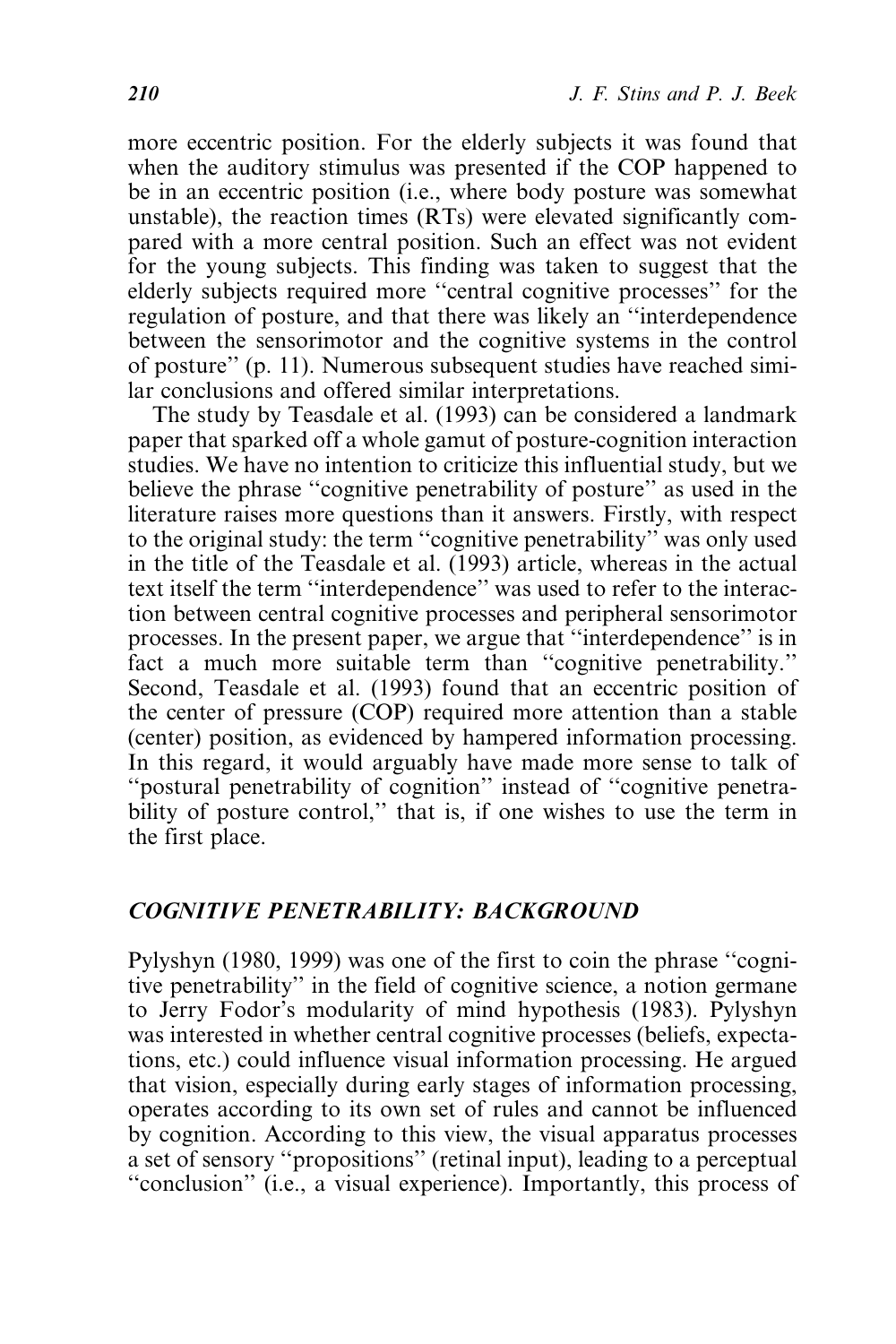sensory "reasoning" is assumed to be unaffected by other mental faculties. An often-cited example concerns our experience of visual illusions such as the moon illusion. Despite our firm knowledge that the moon does not change in shape and size, we cannot help but judge the moon to be larger when it is close to the horizon than when it is high up in the skies. This is a strong argument in favor of the thesis that vision is impenetrable to cognition. Note that this thesis does not rule out the possibility that vision is penetrable by other modules. For example, it has been shown that visual perception and auditory perception can interact in unexpected ways, as illustrated for example by the McGurk effect (McGurk & MacDonald, 1976). Another example of cognitive impenetrability is found in the realm of affect; it has been argued that emotions and moods (e.g., depression) are resistant to cognitive efforts to change the contents of our affective experience (e.g., Gerrans & Kennett, 2006). Emotions and moods seem to have their own logic, in that they all have a common script or structure (e.g., Scharland, 2006) that cannot be rewritten or overwritten by cognition. The logic thus dictates that emotions also qualify as cognitively impenetrable faculties. On the other hand, a study by Dunn, Dalgleish, and Lawrence (2006) showed that the reward/ punishment schedule of the Iowa Gambling Task (a test designed to measure emotional decision making) was cognitively penetrable. This was taken to mean that decision making is influenced by the anticipated consequences of behavior, both on a conscious and a nonconscious level, consistent with Damasio's (1994) influential somatic marker hypothesis.

It is important to realize that cognitive impenetrability does not imply complete independence. In the case of vision, there are numerous instances in which beliefs, expectations, knowledge, etc., codetermine the contents of our visual experience. For example, we may deliberately choose to squint or focus our eyes, to close our eye, push on our eyeball with a finger, etc. In a similar vein, we can make a conscious decision to focus our attention on certain parts of a visual scene for the purpose of visual inspection or disambiguation. By way of another example, if we are engaged in a difficult cognitive activity (say, mental arithmetic), we may temporarily shut our senses from external input. In all these instances visual experience is clearly affected by our will. As a final example, our knowledge base allows us to perform sophisticated perceptual recognition and classification, such that, for instance, an art expert ''sees'' other things in a painting than a nonexpert. These examples imply that the contents of our visual experience are partly determined by cognition. But as argued by Pylyshyn, such examples of interaction between vision and cognition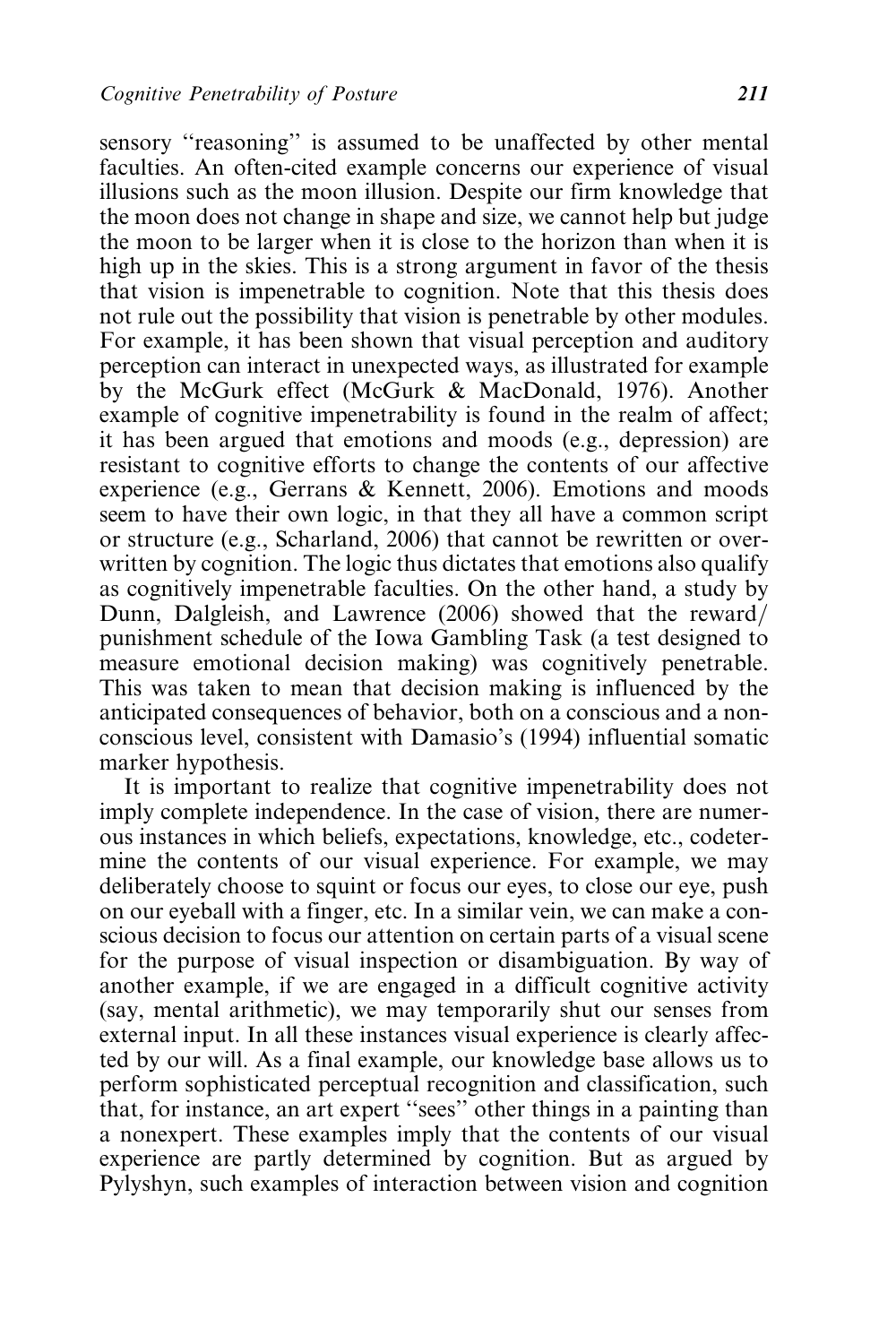in no way invalidate the central thesis that vision is impenetrable by cognition. What cognition does, instead, is setting the stage in a top-down fashion in which the visual system can operate, albeit according to its own logic.

## COGNITIVE PENETRABILITY OF POSTURE

Although the notion of cognitive penetrability has been mainly applied to visual awareness, a number of studies have applied this notion to the organization of movement (e.g., Paillard, 1991), especially the regulation of posture, but recently also to motor sequencing (e.g., Fraser, Li, & Penhune, 2010). We believe two important caveats are in place when we try to study the ''cognitive penetrability of posture control'' (and, by extension, other motor activities). First, it is questionable whether the dual-tasking paradigm is appropriate to study cognitive penetrability in the first place. The cognitive penetrability thesis as formulated by Pylyshyn (1980, 1999) refers to the putative influence of the contents of one module (e.g., cognition) on another module (in the present case, posture). But the posturecognition dual-tasking paradigm is usually applied to answer a related, yet different, question: The aim of dual-tasking is to highlight the conditions under which cognition and posture make use of a hypothesized common pool of attentional resources that can be deployed to facilitate performance on either task. An often-voiced conjecture is that humans possess a limited set of central attentional resources that are strategically allocated to various cognitive and motor tasks, such as the regulation of balance (e.g., Huang & Mercer, 2001; Woollacott & Shumway-Cook, 2002). The logic behind the dual-task paradigm stipulates that as one task becomes more difficult (and thus requires more resources), performance of other tasks deteriorates, but only if the tasks make use of the same resource pool. Dual-tasking studies are concerned predominantly with the allocation of processing resources among two or more tasks that are performed simultaneously, such as working memory and selective attention (e.g., Stins, Vosse, Boomsma, & de Geus, 2004).

With respect to posture-cognition dual-tasking effects (and changes therein, for example with aging), these effects are attributed in like fashion to a strategic allocation of processing resources to the various subtasks, using some sort of prioritization principle (e.g., Doumas, Smolders,  $&$  Krampe, 2008) and/or a mechanism of divided attention (Huang & Mercer, 2001). Note that, with a few exceptions (Li, Lindenberger, Freund, & Baltes, 2001), the majority of studies have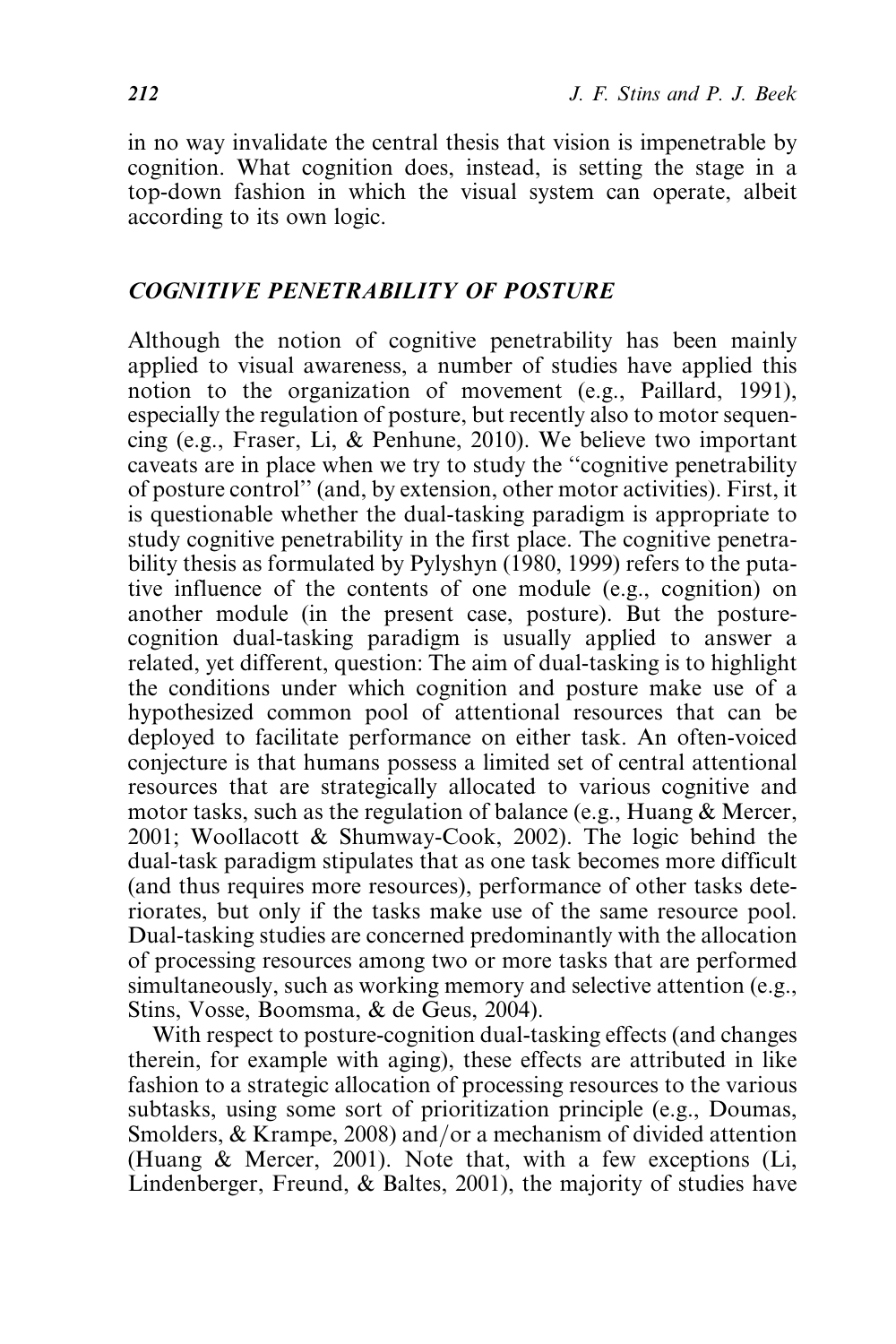failed to control how subjects allocate attentional resources to the various tasks (e.g., balance and cognition). Crucially, interference between tasks does not mean that the contents of one task dictate the contents of the other task; interference means that the combined mental "fuel" required by both tasks has reached its limit, so that one task (or both) can no longer be performed in an optimal fashion. Thus, the dual-task paradigm is mainly concerned with quantifying the attentional demands of concurrent task performance, and less so with the question whether information processing on one task, such as cognition, has a direct impact on parameters of the ''motor program'' (see below).

Interpretation of posture-cognition dual-tasking results is complicated further by the fact that postural changes during dual-tasking do not necessarily reflect postural decrements. Empirically, the field of posture-cognition dual-tasking is riddled by conflicting, often diametrically opposed results. Redfern et al. (2009) pointed out that experiments using a cognitive task (working memory) and a concurrent postural task in older adults have yielded conflicting results. In a similar vein, Fraizer and Mitra (2008) and Prado, Stoffregen, and Duarte (2007) reported that studies using healthy adults have found postural deterioration with a cognitive secondary task, whereas other studies found no effect at all, and still others even found postural improvements. Part of the discrepancy may be due to the fact that it is not always clear what qualifies as postural deterioration. Particularly in the field of postural disturbances due to aging or pathology, it is common to equate high variability of body sway with low postural stability (hence, poor postural performance). However, several authors have questioned this assumption, and argued that body sway can be strategically modulated to facilitate performance of the secondary (''suprapostural'') task (e.g., Stoffregen, Hove, Bardy, Riley, & Bonnett, 2007; Stoffregen, Smart, Bardy, & Pagulayan, 1999)—at least with respect to situations involving postural stabilization and visual fixation. In a similar vein, Fraizer and Mitra (2008) argued that postural control not only guarantees successful balance, but also provides a physical substrate for perceptual-cognitive tasks. We believe there may be other reasons besides reduced postural stability that may explain the often-observed increase in body sway in dual-tasking, but, as far as we know, have never been tested. One possibility is that the increase in body sway during cognitive activity reflects unintentional attempts of the actor to increase arousal by self-generated bodily motions, thereby facilitating information processing. Another possibility is that the cognitive activity is mirrored in subtle body movements that facilitate information processing, but are not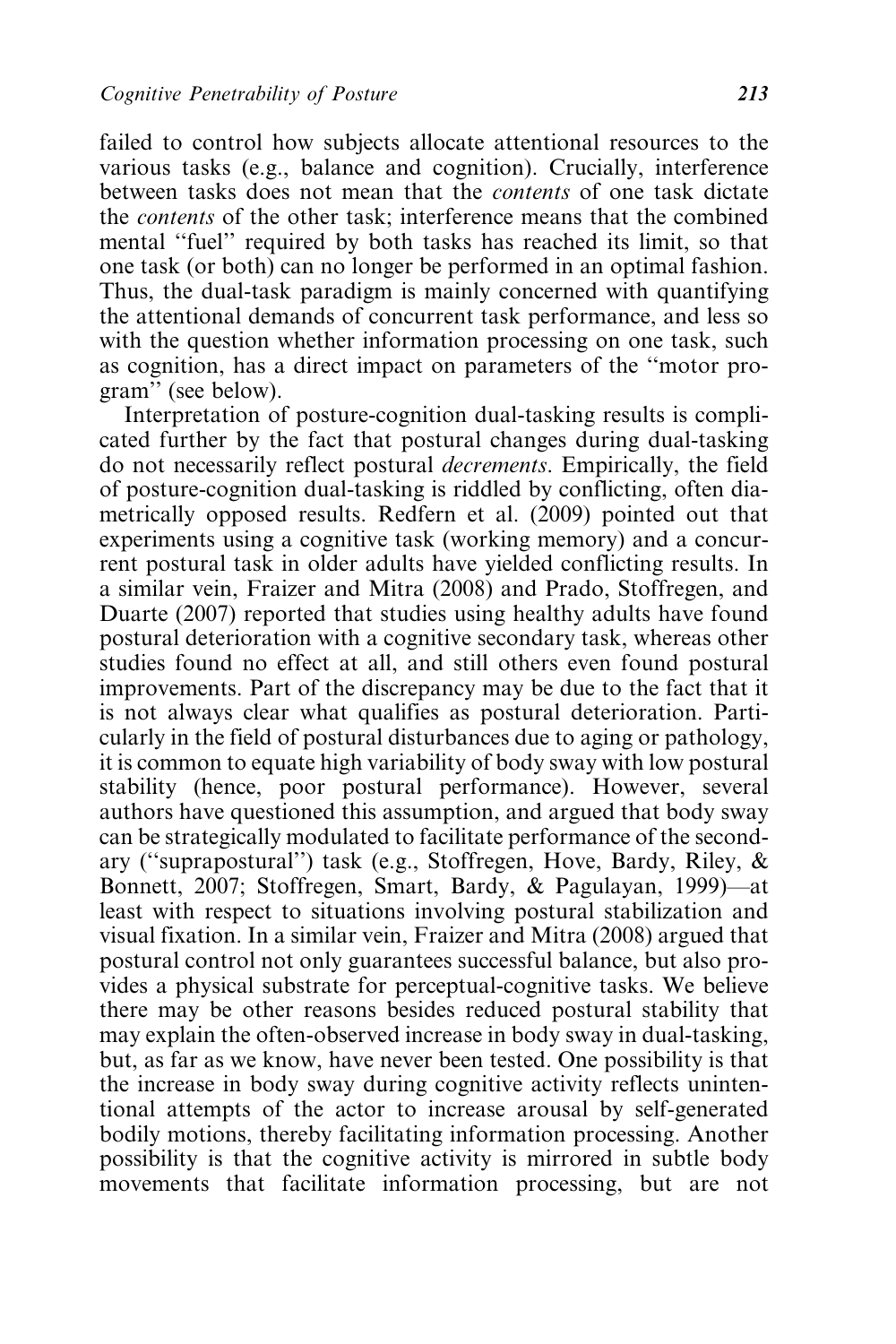typically recorded (e.g., silent vocalization, head nodding, or hand motions during problem solving). For example, Carlson, Avraamides, Cary, and Strasberg (2007) found that hand gestures performed during mental arithmetic tasks can serve as a form of external working memory, thereby supporting the representational and computational activities needed to accomplish the tasks (see also Schwartz & Black, 1996). Thus, increased bodily motions might have a causal role in cognitive activity, and the resulting increased body sway might then be misinterpreted as balance loss. This issue clearly requires further testing, but in our view underscores the thesis that the control of posture and the control of cognitive activity mutually influence each other, and are thus ''interdependent.''

A second problem pertaining to the cognitive penetrability of posture control is that the mere observation that motor activity (as in postural adjustments) interacts with cognitive activity does not necessarily mean that the organization of the movement pattern is subject to conscious awareness and control. This point was already made by Pylyshyn (1980, 1999) in the context of visual awareness, but it also applies to the issue of the cognitive penetrability of action. One way of looking at maintaining upright stance is that it represents an ongoing perceptuomotor activity, against the background of which we can perform desired actions (cognitive, manual, or otherwise). It is open to debate whether observed changes in this background activity are attentional in nature, or that they reflect autonomic postural adjustments to changes in task requirements. To give an example, most of us would probably agree that the control of respiration is an autonomous process that abides by homeostatic principles governing bodily processes. However, respiration is clearly affected by psychological factors. For example, respirational parameters have been found to be affected by the emotional state of the actor (e.g., Gomez, Zimmermann, Guttormsen-Schär, & Danuser, 2005; Homma & Masaoka, 2008), by mental work load (e.g., Kotses, Westlund, & Creer, 1987), and by imagined physical activity (e.g., Decety, Jeannerod, Durozard, & Baverel, 1993). Should we now draw the conclusion that respiration is cognitively penetrable in a manner similar to posture? We believe it is more fruitful to argue that respiration is a physiological process that adapts in a highly flexible manner to changing energetic demands, for example, related to mental activity or exerted effort. How about the converse situation? Suppose we ask subjects to breathe in a predescribed fashion, for example, at a tempo dictated by a metronome. This can only be accomplished by an effortful attempt on the part of the actor to override the natural breathing tendency and adopt another (more difficult) breathing pattern in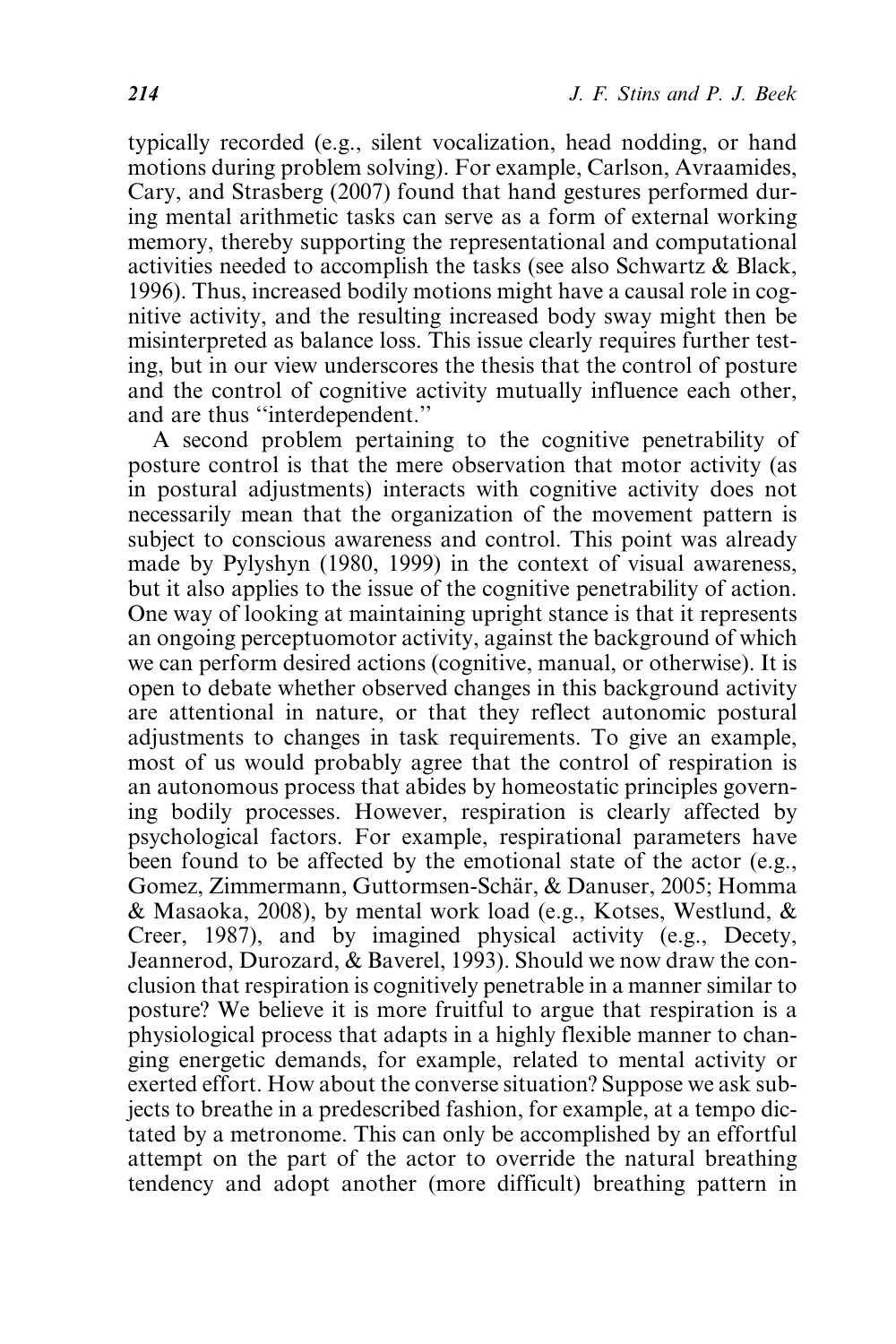place. First, the fact that we can voluntarily modulate our breathing pattern does not imply that respiration is cognitively penetrable, for the same reason as forwarded by Fodor (1983) and Pylyshyn (1980, 1999) with regard to vision. Second, it would probably come as no surprise that in such a situation subjects would perform poorly on a secondary cognitive task, because they need attention to monitor and control their respiration. But again, this does not mean that the control of respiration *itself* is attention demanding; it means that when we voluntarily disturb the natural breathing cycle and adopt an ''unnatural'' pattern instead, we must deploy cognitive resources, the costs of which can be quantified by a dual-tasking paradigm.

#### SO, IS POSTURE COGNITIVELY PENETRABLE?

Despite the caveats formulated in the preceding, we deem it perfectly reasonable to ask whether posture is cognitively penetrable, especially when we adopt a perspective of motor control as being organized in a hierarchical fashion. Hierarchical models of motor control are quite common (e.g., Rosenbaum, 2010), and figure especially prominently in neurology. Simply put, the top level within the hierarchy is assumed to be responsible for long-range planning processes, and is involved in the selection of movement goals. Furthermore, the top level oversees whether motor performance is successful, and it can initiate a switch to another action plan, if necessary. The top level delegates the implementation of action plans to lower levels, which encode increasingly fine-grained elements of the action, such as sequencing and the regulation of kinematic details. The lowest ''online'' level is devoted to fast online monitoring and correcting of individual movements. Execution of motor tasks involves the orchestrated activity of each of these levels.

According to Glover (2005), this way of thinking can help to shed light on the question whether movements are cognitively penetrable. Glover (2005) distinguished five levels of motor control, ranging from conscious to automatic control. Importantly, the highest level requires conscious control, and is thus cognitively penetrable. The lowest level, in contrast, involves fast automatic adjustments that take place outside conscious awareness. As a consequence, the lowest level is immune to cognitive influences and is thus cognitively impenetrable. Thus, the higher up in the hierarchy of motor plans we proceed, the more its contents can be modified by cognition, that is, the greater the cognitive penetrability. A similar point was made by Pacherie (2008), who also pointed out that the motor system is characterized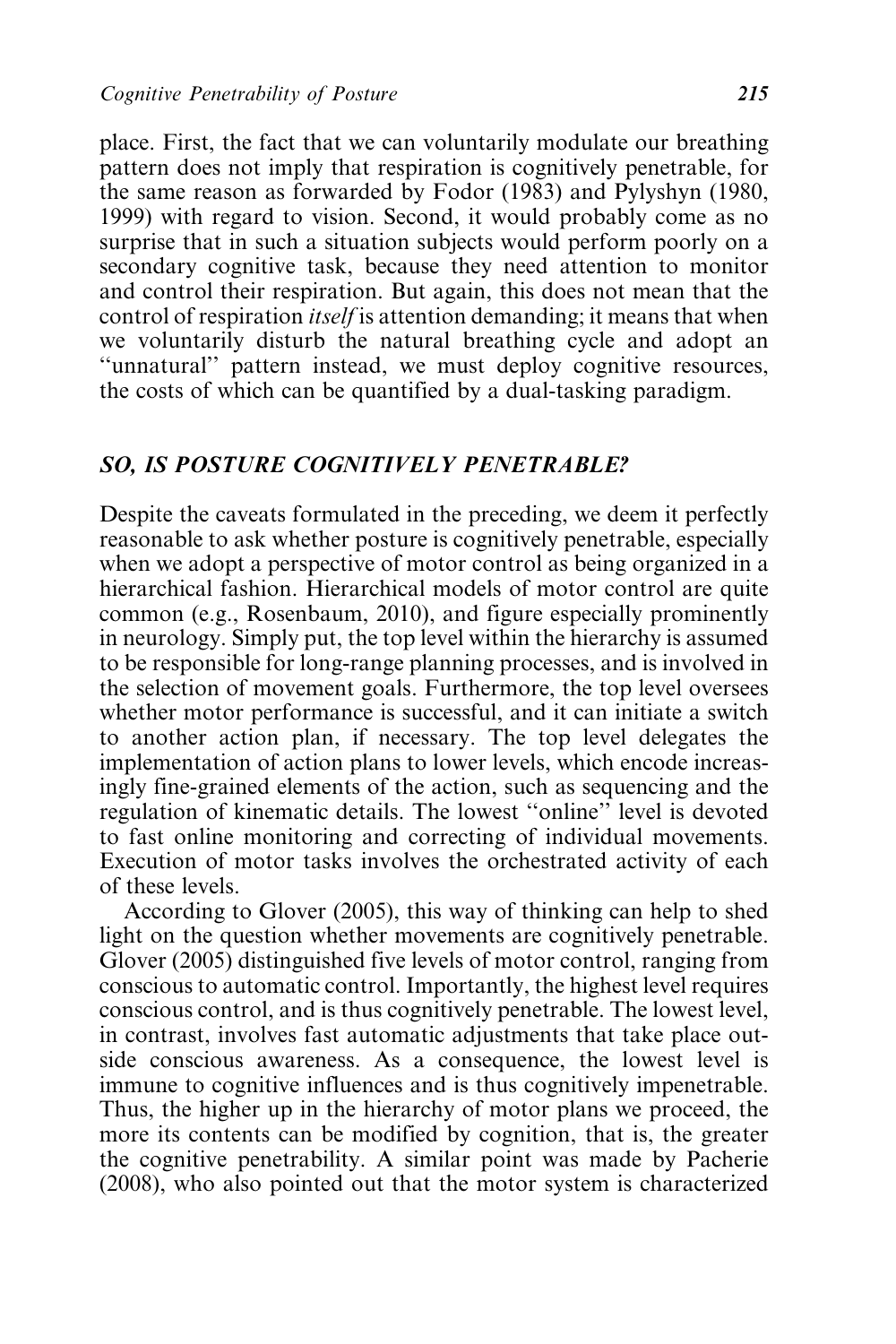by limited cognitive penetrability. Glover (2005) presented evidence of his model, using behavioral evidence (e.g., perturbation studies) and neurological evidence. Although the evidence presented was mainly focused on reach-to-grasp movements, we believe the proposed model can also be applied to the regulation of posture. The top of the hierarchy would then consist of conscious and effortful (attentiondemanding) postural adjustments, such as the voluntary decision to initiate a step in a particular direction from quiet stance, attempts to oscillate the body center of mass at a predefined tempo, or situations involving postural challenges, such as walking at a slippery surface. Regulation of posture at the bottom of the hierarchy would likely consist of fast and automatic postural microadjustments that we perform all the time without giving such corrections much thought. In fact, even if we wanted to we could never directly access and control that particular level of motor implementation, as it likely involves spinal feedback loops that are outside our conscious reach.

Now, reduced postural capacities (and the associated increased fall risk) due to aging or pathology can be the result of decrements at any level of the action hierarchy. A reduced ability to control posture at the top level may result, for example, in failing to select an optimal walking route through a cluttered room, or an inability to flexibly adjust posture to changing environmental demands. A reduced ability to control posture at the lowest level might consist in small timing errors (e.g., due to reduced propriocepsis), which in the context of postural equilibrium may make the difference between maintaining balance and experiencing a fall. Note that in the case of deteriorated posture at the online level, the subject may very well be aware that the automatic postural control system has been compromised in some ways, rendering it less reliable. In that case, attention-demanding ''support troops'' can be brought in to provide extra support for balance, for example, by closely monitoring one's own body, or adopting balance safety strategies. In this respect, attentional resources could be thought of in a similar fashion as cognitively driven activities that aid a degraded visual system.

#### **CONCLUSION**

Pylyshyn (1980, 1999) argued that visual processing is cognitively impenetrable. At the same time, cognition can greatly aid the visual system by, for example, active exploration, disambiguation, increasing resolution (such as looking through glasses), etc. In the same way, the control of fast online postural adjustments is cognitively impenetrable,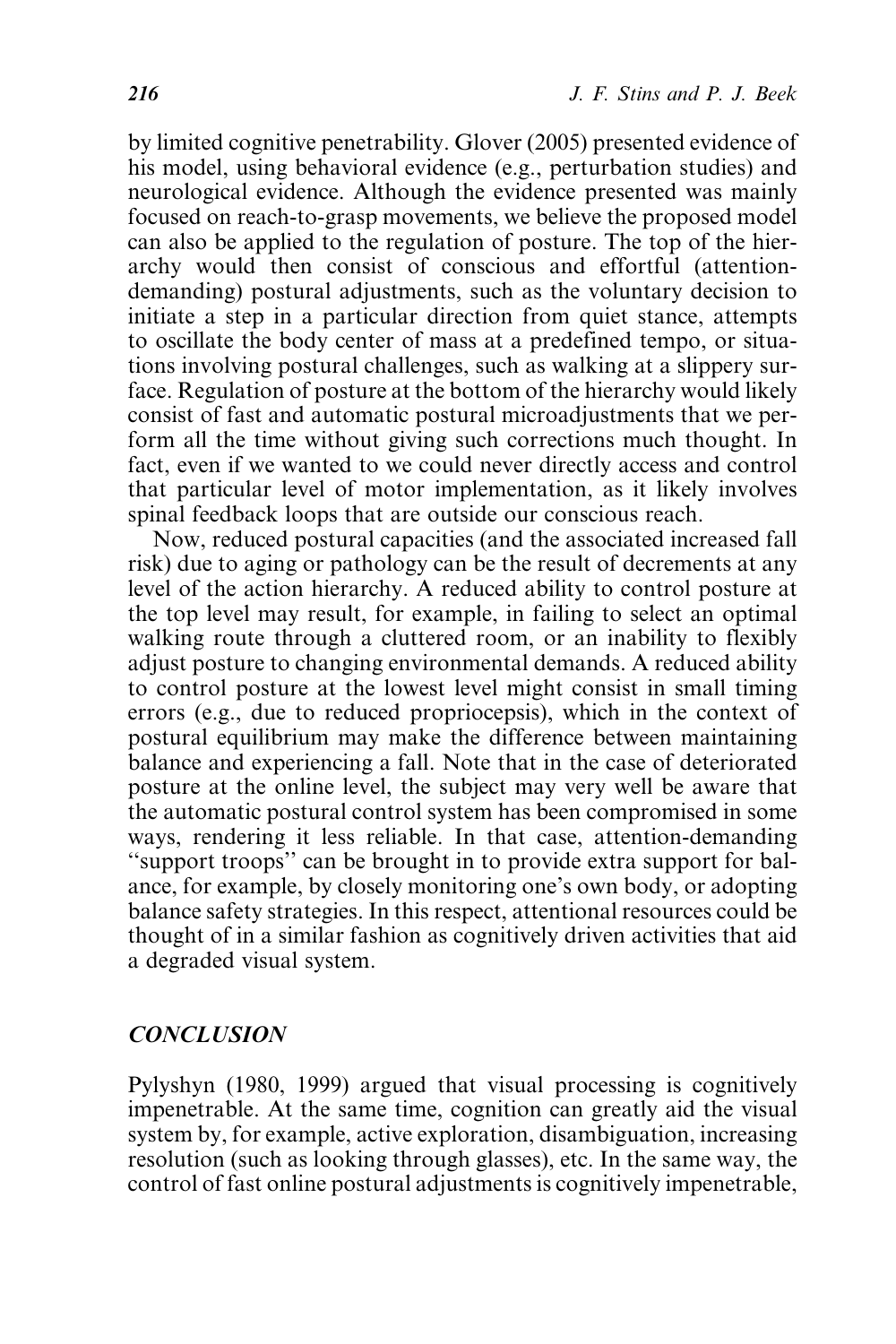but we can exert some degree of attention-demanding control over it when needed, for example, to compensate for age-related changes in balance safety. Attentional control of posture is especially sensitive to secondary task challenges, as in ''talking while walking.'' Posturecognition interactions effects are common, across all age groups, but more so in the elderly. This is due in part, we believe, to an age-related change in strategy towards a more conscious control mode of balance. This compensatory mechanism, however, is at risk of cognitive interference, and reduces the ability to perform concurrent postural and cognitive activities. The hierarchical model of cognitive penetrability of actions of Glover (2005) can be used to generate predictions regarding the neural level at which age-related changes in balance take place, and to assess the likelihood of successful cognitive interventions of balance loss.

#### **REFERENCES**

- Brauer, S. G., Woollacott, M., & Shumway-Cook, A. (2002). The influence of a concurrent cognitive task on the compensatory stepping response to a perturbation in balance-impaired and healthy elders. Gait and Posture, 15, 83–93.
- Carlson, R. A., Avraamides, M. N., Cary, M., & Strasberg, S. (2007). Journal of Experimental Psychology: Human Perception and Performance, 33, 747–756.
- Caudron, S., Boy, F., Forestier, N., & Guerraz, M. (2008). Influence of expectation on postural disturbance by proprioceptive stimulation. Experimental Brain Research, 184, 53–59.
- Damasio, A. D. (1994). Descartes' error: Emotion, reason and the human brain. New York: Avon Books.
- Decety, J., Jeannerod, M., Durozard, D., & Baverel, G. (1993). Central activation of autonomic effectors during mental simulation of motor actions in man. Journal of Physiology, 461, 549–563.
- Doumas, M., Smolders, C., & Krampe, R. Th. (2008). Task prioritization in aging: Effects of sensory information in concurrent posture and memory performance. Experimental Brain Research, 187, 275–281.
- Dunn, B. D., Dalgleish, T., & Lawrence, A. D. (2006). The somatic marker hypothesis: A critical evaluation. Neuroscience and Biobehavioral Reviews, 30, 239–271.
- Fodor, J. A. (1983). The modularity of mind: An essay on faculty psychology. Cambridge, MA: MIT Press/A Bradford Book.
- Fraizer, E. V., & Mitra, S. (2008). Methodological and interpretive issues in posture-cognition dual-tasking in upright stance. Gait & Posture, 27, 271–279.
- Fraser, S. A., Li, K. Z. H., & Penhune, V. B. (2010). Dual-task performance reveals increased involvement of executive control in fine motor sequencing in healthy aging. Journal of Gerontology B: Psychological Sciences, 65, 526–535.
- Gerrans, P., & Kennett, J. (2006). Introduction: Is cognitive penetrability the mark of the moral? Philosophical Explorations, 9, 2–12.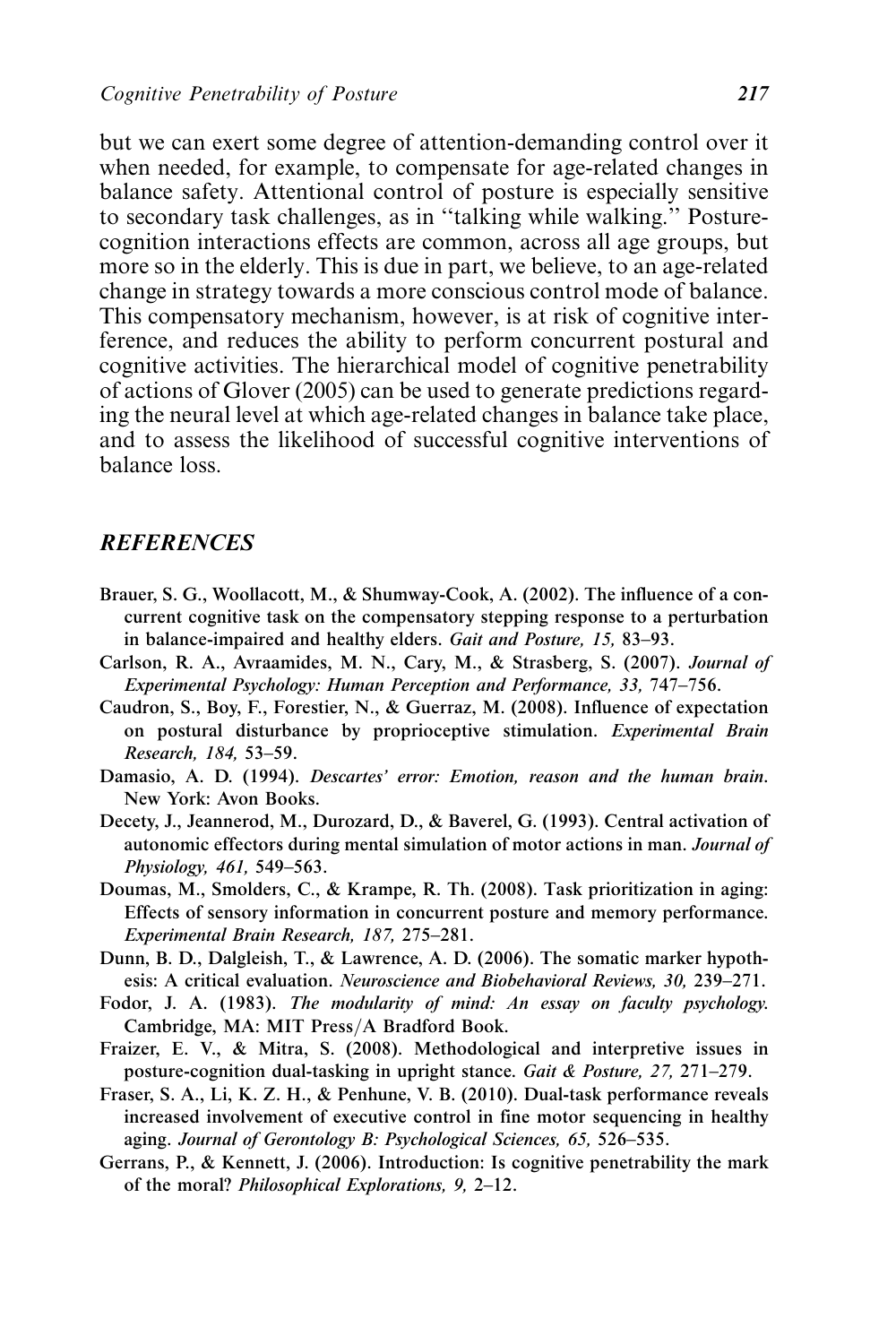- Glover, S. (2005). A hierarchical model of the cognitive penetrability of actions. In A. Raftopoulos (Ed.), Cognitive penetrability of perception (pp. 193–208). New York: Nova Science Publishers.
- Gomez, P., Zimmermann, P., Guttormsen-Schär, S., & Danuser, B. (2005). Respiratory responses associated with affective processing of film stimuli. Biological Psychology, 68, 223–235.
- Homma, I., & Masaoka, Y. (2008). Breathing rhythms and emotions. *Experimental* Physiology, 93, 1011–1021.
- Huang, H.-J., & Mercer, V. S. (2001). Dual-task methodology: Applications in studies of cognitive and motor performance in adults and children. Pediatric Physical Therapy, 13, 133–140.
- Huxhold, O., Li, S.-C., Schmiedek, F., & Lindenberger, U. (2006). Dual-tasking postural control: Aging and the effects of cognitive demand in conjunction with focus of attention. Brain Research Bulletin, 69, 294–305.
- Kotses, H., Westlund, R., & Creer, T. L. (1987). Performing mental arithmetic increases total respiratory resistance in individuals with normal respiration. Psychophysiology, 24, 678–682.
- Li, K. Z. H., Lindenberger, U., Freund, A. M., & Baltes, P. B. (2001). Walking while memorizing: Age-related differences in compensatory behavior. Psychological Science, 12, 230–237.
- Li, K. Z. H., Roudaia, E., Lussier, M., Bherer, L., Leroux, A., & McKinley, P. A. (2010). Benefits of cognitive dual-task training on balance performance in healthy older adults. Journal of Gerontology A: Medical Sciences, 1344-1352.
- McGurk, H., & MacDonald, J. (1976). Hearing lips and seeing voices. Nature, 264, 746–748.
- Mitra, S. (2003). Postural costs of suprapostural task load. Human Movement Science, 22, 253–270.
- Mitra, S. (2004). Adaptive utilization of optical variables during postural and suprapostural dual-task performance: Comment on Stoffregen, Smart, Bardy, and Pagulayan (1999). Journal of Experimental Psychology: Human Perception and Performance, 30, 28–38.
- Pacherie, E. (2008). The phenomenology of action: A conceptual framework. Cognition, 107, 179–217.
- Paillard, J. (1991). The cognitive penetrability of sensorimotor mechanisms: A key problem in sport research. International Journal of Sport Psychology, 22, 244–250.
- Prado, J. M., Stoffregen, T. A., & Duarte, M. (2007). Postural sway during dual tasks in young and elderly adults. Gerontology, 53, 274–281.
- Pylyshyn, Z. (1980). Computation and cognition: Issues in the foundations of cognitive science. Behavioral and Brain Sciences, 3, 111–169.
- Pylyshyn, Z. (1999). Is vision continuous with cognition? The case for cognitive impenetrability of visual perception. Behavioral and Brain Sciences, 22, 341–423.
- Redfern, M. S., Jennings, J. R., Mendelson, D., & Nebes, R. D. (2009). Perceptual inhibition is associated with sensory integration in standing postural control among older adults. Journal of Gerontology: Psychological Sciences, 64B, 569–576.
- Rosenbaum, D. A. (2010). *Human motor control* (2nd Ed.). San Diego: Academic Press/Elsevier.